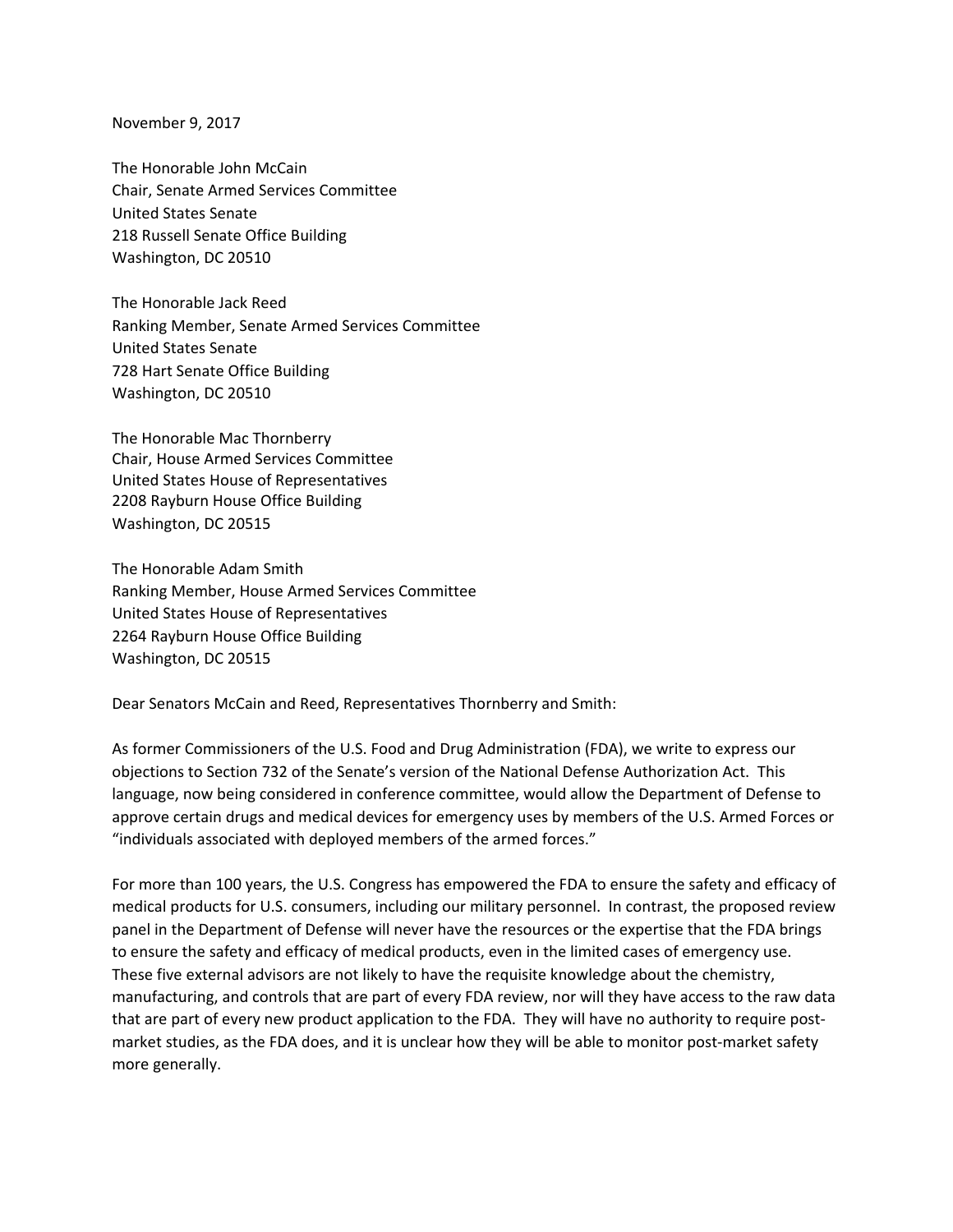The current law is very clear in giving the sole statutory authority for drug and medical device review to the FDA. Recent Congressional efforts to address the FDA review process and ensure timely reviews such as the 21<sup>st</sup> Century Cures Act—have recognized that statutory framework and built upon it. With bipartisan support from Congress, FDA has taken many administrative actions over the years to address these challenges as well, such as the development of expanded access programs and other innovative review and approval mechanisms for countermeasures for bioterrorism and for other threats, including threats to military personnel.

Access to better therapies to protect war fighters is a critical public priority. Because the development of and access to reliable and effective treatments for military personnel in harm's way also depends on the latest science and effective review mechanisms, medical innovation for these personnel is best served by utilizing the expertise and support that the FDA brings to medical product development. Building on the FDA's capabilities and tradition of adapting to address new public health problems, the FDA Commissioner and bipartisan members of Congress are working to assure that the agency has the necessary authorities and initiatives in place to address urgent military needs for medical products. We support these efforts.

This provision, on the other hand, undermines that longstanding statutory framework and likely increases the risks for our military personnel. It is often assumed that products that are relatively advanced in the development process are highly likely to be safe and effective. However, the FDA recently published a report documenting "22 case studies of drugs, vaccines and medical devices since 1999 in which promising phase 2 clinical trial results were not confirmed in phase 3 clinical testing." According to the report, "[p]hase 3 studies did not confirm phase 2 findings of effectiveness in 14 cases, safety in 1 case, and both safety and effectiveness in 7 cases."<sup>1</sup> The provision under conference committee discussion would allow the emergency uses of medical products not even this far along in the review process. FDA often approves products based on limited evidence; however, given the potential gaps and limitations in such evidence, these decisions require extensive expertise not only in the clinical subject matter but also in areas such as study design and post‐approval follow‐up.

We urge the Congress and the Department of Defense to address the critical issue of military access to the best possible therapies by working with the FDA leadership to build on existing FDA expertise and capacity. This approach can address any issues that may be arising in specific military situations by fully utilizing the FDA's expanded access programs, rapid approval authorities, and expertise in ensuring the safety and effectiveness of medical products. This approach can address current concerns about access to needed therapies without undermining more than 100 years of progress toward ensuring the safety and efficacy of medical products used by U.S. citizens, especially those already putting their lives at risk for our nation.

Sincerely,

 $1$  U.S. Food and Drug Administration. (2017). 22 case studies where phase 2 and phase 3 trials had divergent results. *U.S. Food and Drug Administration*. Available at https://www.fda.gov/downloads/AboutFDA/ReportsManualsForms/Reports/UCM535780.pdf.